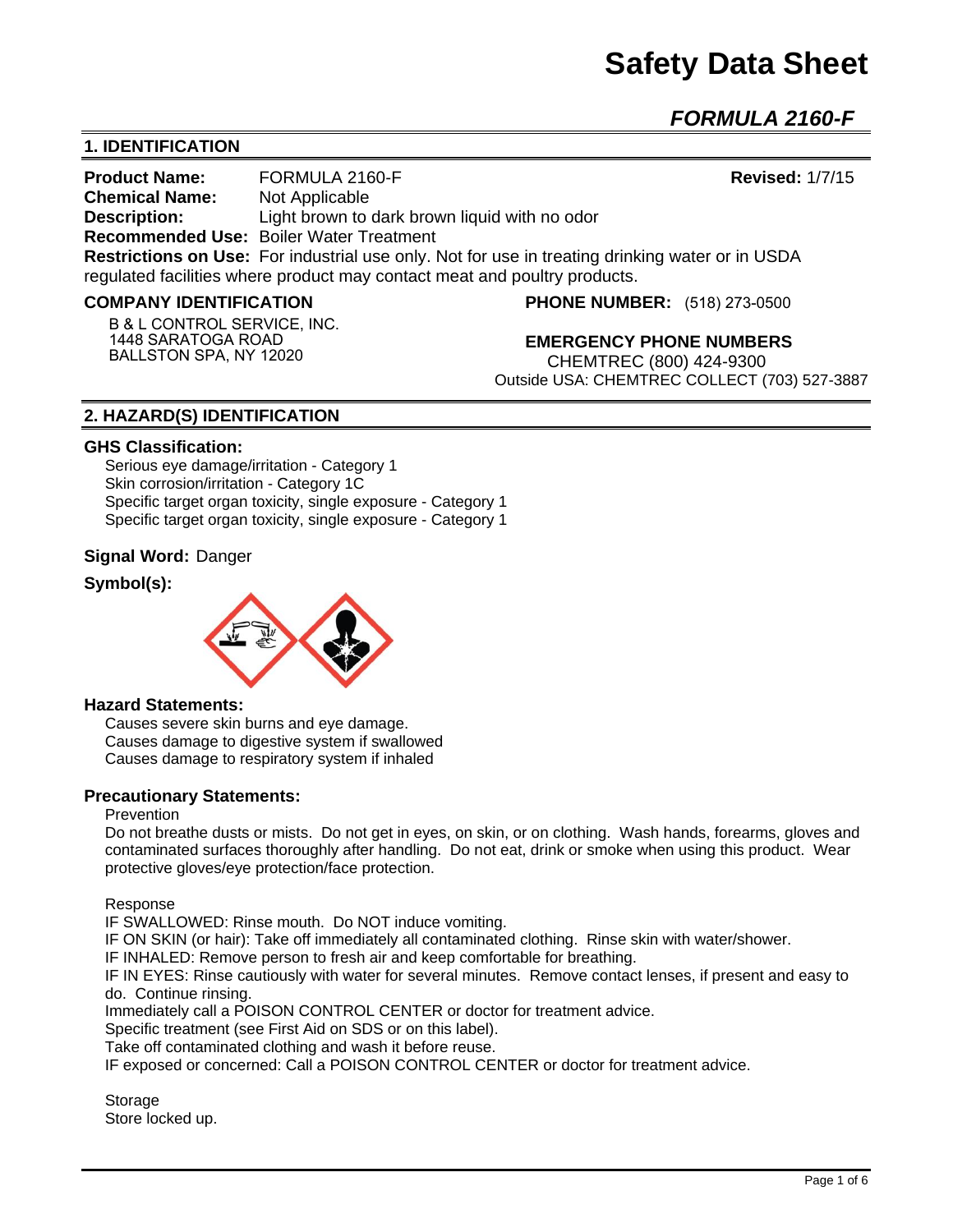Disposal

Dispose of contents/container in accordance with local, regional, national and international regulations.

#### **Hazards Not Otherwise Classified:** None Known.

#### **Percentages of Components with Unknown Acute Toxicity:**

 Dermal: 20% Inhalation: 20%

## **3. COMPOSITION / INFORMATION ON INGREDIENTS**

| <b>CAS NO.*</b> | PERCENT (%)** |
|-----------------|---------------|
| 1310-73-2       | $2\% - 12\%$  |
| 7757-83-7       | м             |
| 7757-82-6       |               |
| Proprietary     | M             |
| 64-02-8         |               |
| 5064-31-3       |               |
| 8061-51-6       |               |
|                 |               |

#### **Legend: L=<1%; M=1-10%; H=>10%**

**\* Exposure limit and regulatory information in Sections 8 & 15 \*\* Exact percentage is a trade secret. Concentration range is provided to assist users in providing appropriate protections.**

#### **4. FIRST AID MEASURES**

- **Eye Contact:** Immediately flush eyes with a directed stream of cool, clear water for at least 30 minutes. Forcibly holding eyelids apart to ensure complete irrigation of all eye and lid tissues. Remove contact lenses, if present, after the first 5 minutes, then continue rinsing eye. Do not allow individual to rub their eyes. Get medical attention urgently, preferably from an ophthalmologist. Do not transport the victim until the recommended flushing period is completed, unless a portable emergency eye wash bottle is immediately available.
- **Skin Contact:** Immediately wash skin with soap and plenty of water while removing contaminated clothing, for at least 15 minutes. If irritation persists, get medical attention. Launder contaminated clothing before reuse.
- **Inhalation:** Remove victim to fresh air. If individual experiences nausea, headache, dizziness, has difficulty in breathing or is cyanotic, seek medical attention. If not breathing, give artificial respiration via a suitable mechanical device such as a bag and mask. Do not use mouth-to-mouth resuscitation.
- **Ingestion:** Do not induce vomiting. Rinse mouth with copious quantities of water first and get immediate medical attention. Drink several glasses of water. Never give anything by mouth to an unconscious person. If vomiting occurs, keep airways clear.
- **Note to Physician:** There is no specific antidote. Treatment of overexposure should be directed at the control of symptoms and the clinical condition of the patient. Aspiration may cause lung damage. Probable mucosal damage may contraindicate the use of gastric lavage.

#### **Most Important Symptoms/Effects:**

- **Eye Contact:** May cause severe irritation or burns. Prolonged contact may cause irreversible damage and/or blindness.
- **Skin Contact:** Prolonged contact may cause severe irritation or burns. Severity is generally determined by concentration of solution and duration of contact.
- **Inhalation:** Inhalation of vapor or mist can cause severe irritation of nose, throat, and lungs. May cause damage to the upper respiratory tract and lungs under severe conditions.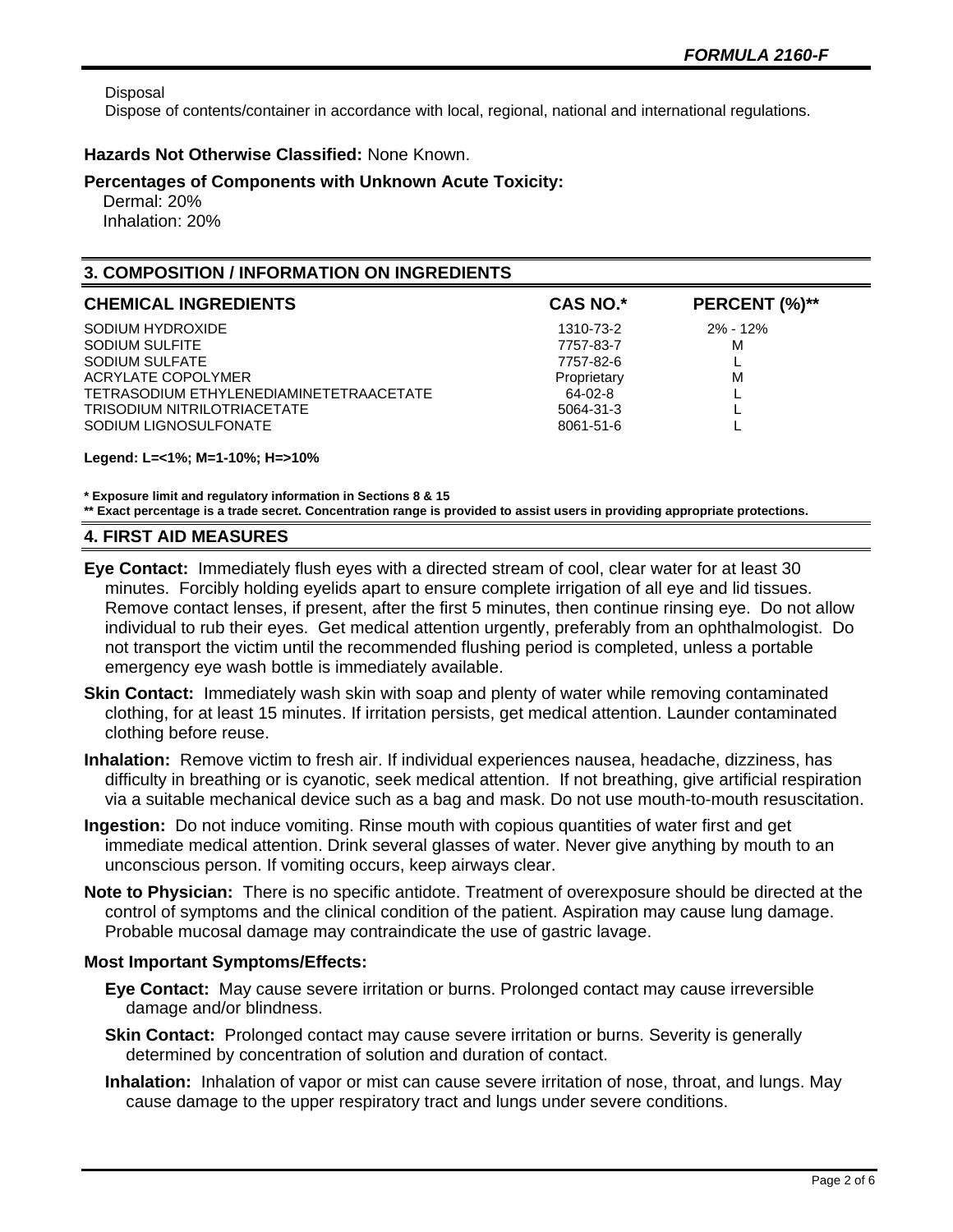**Ingestion:** May be toxic. May cause severe irritation or burns of the mouth, throat, and internal tissues. Do not take internally. Ingestion may cause severe allergic reactions in some asthmatics. Large doses may cause violent colic and diarrhea, circulatory disturbances, and central nervous system depression.

**Indication of Immediate Medical Attention and Special Treatment, if Necessary:**

Other than acute, none known. See section 11 for toxicological information.

## **5. FIRE FIGHTING MEASURES**

**Suitable (and Unsuitable) Extinguishing Media:** Any media suitable for the surrounding fire.

- **Specific Hazards Arising from the Chemical:** Product is corrosive to eyes, skin, and respiratory system. Closed containers may rupture (due to buildup of pressure) when exposed to extreme heat. If evaporated to dryness, some product residuals may burn. Thermal decomposition may release oxides of carbon, nitrogen and sulfur.
- **Special Protective Equipment and Precautions for Fire-Fighters:** Wear self-contained breathing apparatus and full turn-out gear. Approach fire from upwind direction. If possible, move containers away from fire. Cool fire exposed containers with water spray. If containers rupture or leak, product may evolve irritating or toxic gas under extreme heat. Contain runoff.

# **6. ACCIDENTAL RELEASE MEASURES**

## **Spill Containment and Clean-up Instructions:**

Wear suitable protective equipment found in section 8. Small spills may be flushed with copious quantities of water, preferably to a sanitary sewer or waste treatment facility. Larger spills may be absorbed in sawdust or other absorbent and sweepings disposed of in an approved landfill. The area may then be flushed with copious quantities of water. Floor may be slippery; use care to avoid falling. Avoid release of this product into the environment to prevent contamination of soil, sewers, natural waterways and/or groundwater. See Section 12 for Ecological Information.

#### **7. HANDLING AND STORAGE**

#### **Handling and Storage:**

Store in a cool, dry, well ventilated area, between 10°C and 49°C. Keep containers tightly closed when not in use and follow all recommended safety precautions when handling the material. Keep out of sun and away from heat or open flame. Keep away from incompatible materials. See Section 10 for incompatible materials.

#### **8. EXPOSURE CONTROL / PERSONAL PROTECTION**

**Engineering Controls:** General ventilation expected to be satisfactory

#### **PERSONAL PROTECTION EQUIPMENT**

**Respiratory:** Not normally required unless misting occurs. Wear an OSHA or NIOSH approved respirator.

**Eyes and Face:** Chemical resistant goggles or face shield.

**Hands and Skin:** Chemical resistant rubber, neoprene latex or PVC

**Other Protective Equipment:** Eyewash station in area of use. Wear long sleeve shirt, long pants, and boots.

#### **EXPOSURE GUIDELINES**

**Exposure Limits:**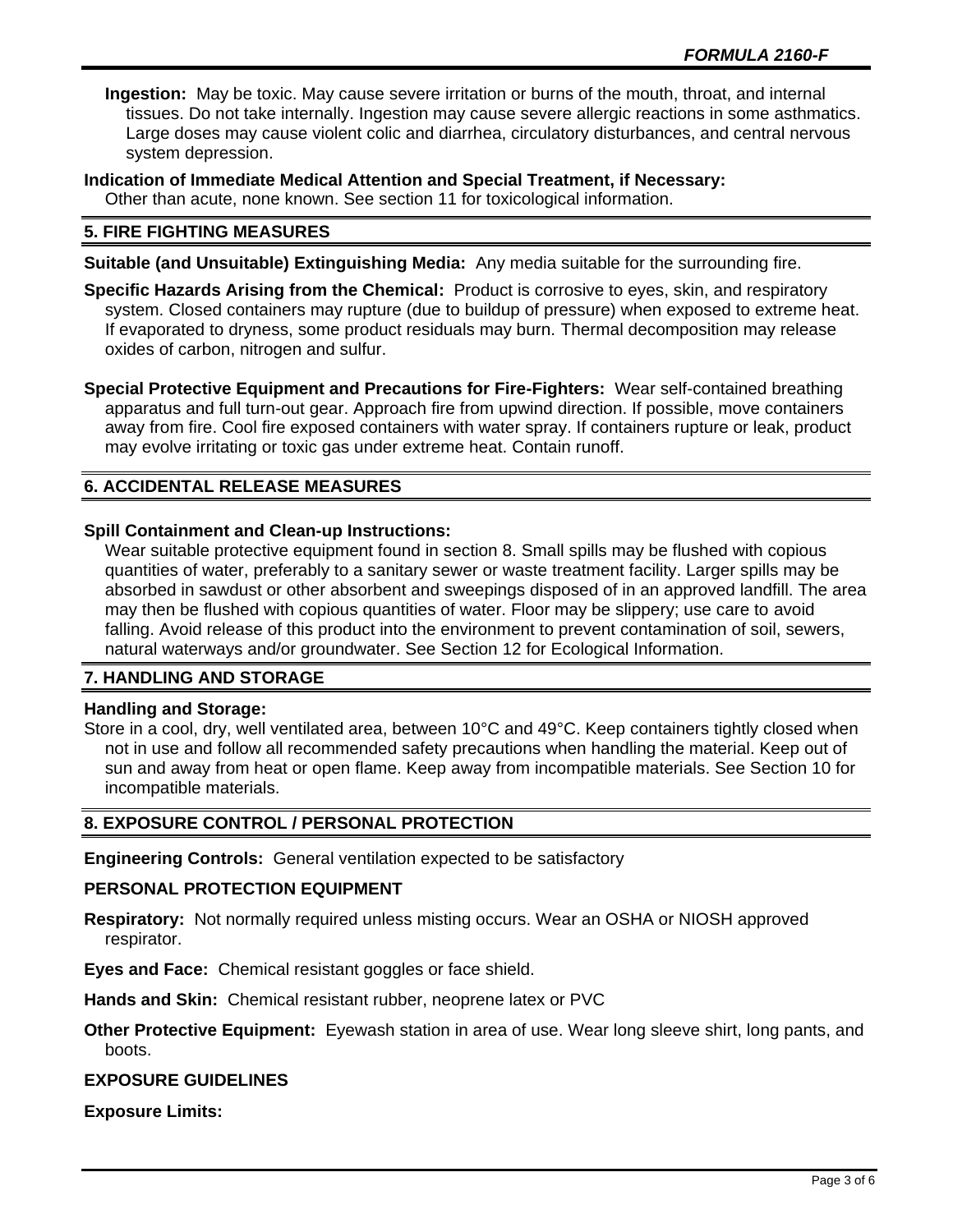#### **COMPONENT TLV** SODIUM HYDROXIDE 2mg/m<sup>3</sup>/15M

# **9. PHYSICAL AND CHEMICAL PROPERTIES**

| <b>Appearance and Odor:</b>         | Light brown to dark brown liquid with no odor |                                        |                        |
|-------------------------------------|-----------------------------------------------|----------------------------------------|------------------------|
| <b>Odor Threshold:</b>              | N.D.                                          | <b>Vapor Pressure:</b>                 | N.A.                   |
| pH (undiluted):                     | $13.0 - 13.5$                                 | <b>Vapor Density:</b>                  | ا>                     |
| <b>Freeze Point:</b>                | $< 0^{\circ}$ C (32 $^{\circ}$ F)             | Specific Gravity(@22°C):               | $1.215 - 1.225$        |
| <b>Boiling Point:</b>               | $>100^{\circ}$ C (212°F)                      | <b>Solubility in Water:</b>            | Complete               |
| <b>Flash Point:</b>                 | None                                          | <b>Partition Coefficient:</b>          | N.D. (n-octanol/water) |
|                                     |                                               | <b>Auto-Ignition Temperature:</b>      | N.D.                   |
| <b>Evaporation Rate:</b>            | 1.0                                           | <b>Decomposition Temperature: N.D.</b> |                        |
| Flammability (solid, gas): No       |                                               | <b>Viscosity:</b>                      | N.D.                   |
| Flammable Limits in Air: LFL - N.A. |                                               |                                        |                        |
|                                     | $UFL - N.A.$                                  |                                        |                        |

## **10. STABILITY AND REACTIVITY**

**Reactivity:** Not normally reactive at normal temperatures and pressure.

**Chemical Stability:** Stable under normal conditions

**Possibility of Hazardous Reactions:** Will not occur under normal conditions.

**Conditions to Avoid:** Avoid excessive heat, sparks or open flames.

**Incompatible Materials:** Concentrated acids or oxidizing agents.

**Hazardous Decomposition Products:** Thermal decomposition may release oxides of carbon, nitrogen and sulfur.

#### **11. TOXICOLOGICAL INFORMATION**

**Ingestion Testing:** Rat, LD50: 2995 mg/kg\*

**Skin Testing: None established for this product.** 

**Inhalation Testing:** None established for this product.

\*Calculated based on GHS acute toxicity formula.

#### **CHRONIC TOXICITY DATA**

**Sensitization Testing:** None established for this product.

**Other Testing:** None established for this product.

**Routes of Exposure:** Eyes, Ingestion, Inhalation, Skin.

**Eye Contact:** May cause severe irritation or burns. Prolonged contact may cause irreversible damage and/or blindness.

- **Skin Contact:** Prolonged contact may cause severe irritation or burns. Severity is generally determined by concentration of solution and duration of contact.
- **Inhalation:** Inhalation of vapor or mist can cause severe irritation of nose, throat, and lungs. May cause damage to the upper respiratory tract and lungs under severe conditions.
- **Ingestion:** May be toxic. May cause severe irritation or burns of the mouth, throat, and internal tissues. Do not take internally. Ingestion may cause severe allergic reactions in some asthmatics. Large doses may cause violent colic and diarrhea, circulatory disturbances, and central nervous system depression.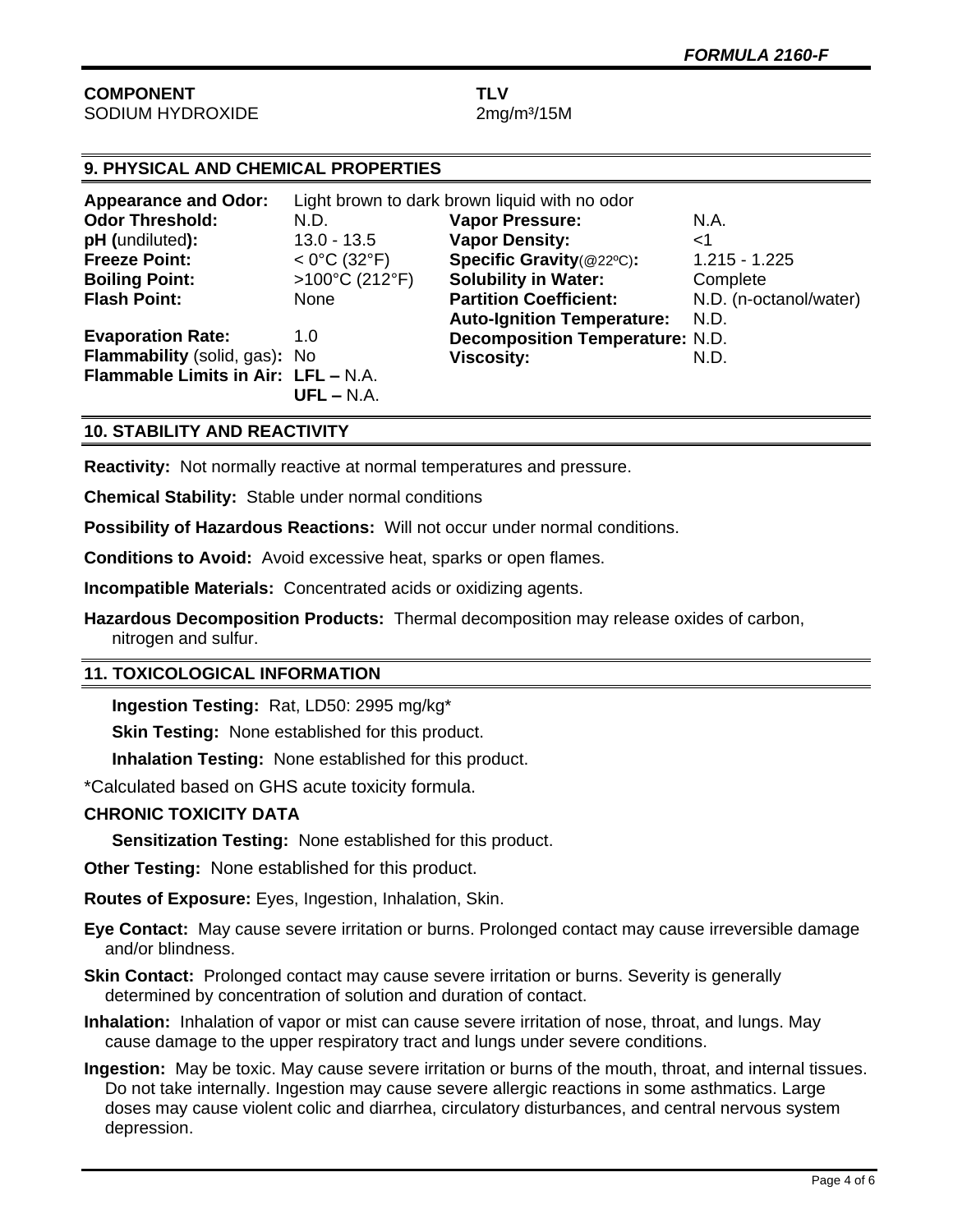**Medical Conditions Aggravated by Exposure:** None known.

**Chronic Effects from Repeated Overexposure:** Other than short term effects, none established.

#### **12. ECOLOGICAL INFORMATION**

#### **Aquatic Toxicity Data:**

 Invertebrate: Daphnia magna, EC50/48hr: 488 mg/l Fish: Rainbow trout, LC50/96hr: > 1,000 mg/l \*Calculated based on GHS acute aquatic toxicity formula.

**Product Fate Data:** None established for this product.

**Biodegradation Data:** None established for this product.

#### **13. DISPOSAL CONSIDERATIONS**

**Waste Disposal:** Dispose of in accordance with local, regional, national and international regulations. Contact the Hazardous Waste representative at the nearest EPA Regional Office for guidance. Container Disposal: Triple rinse container (or equivalent) promptly after emptying and offer for reconditioning if appropriate. Empty the rinsate into application equipment or a mix tank or store rinsate for later use or disposal.

#### **14. TRANSPORT INFORMATION**

## **US DEPARTMENT OF TRANSPORTATION (DOT) INFORMATION**

**UN/NA ID Number:** UN3266 **Proper Shipping Name:** CORROSIVE LIQUID, BASIC, INORGANIC, N.O.S. (CONTAINS SODIUM HYDROXIDE) **Hazard Class:** 8 **Packing Group:** PGII

# **VESSEL TRANSPORT (IMO/IMDG)**

**UN/NA ID Number:** UN3266 **Proper Shipping Name:** CORROSIVE LIQUID, BASIC, INORGANIC, N.O.S. (CONTAINS SODIUM HYDROXIDE) **Hazard Class:** 8 **Packing Group:** PGII **Marine Pollutant:** No

#### **15. REGULATORY INFORMATION**

#### **US FEDERAL REGULATIONS**

**TSCA:** All ingredients listed or exempt from listing. **CERCLA and/or SARA RQ:** No ingredients listed in this section. **SARA Section 302 Hazard Class:** No ingredients listed in this section. **SARA Section 311/312 Chemicals:**  Acute Health Hazard: Yes Chronic Health Hazard: No Fire Hazard: No Sudden Release of Pressure Hazard: No Reactive Hazard: No **SARA Section 313 Chemicals:** No ingredients listed in this section.

#### **STATE REGULATIONS**

This product contains a chemical(s) known to State of California to cause cancer and/or birth defects or other reproductive harm.